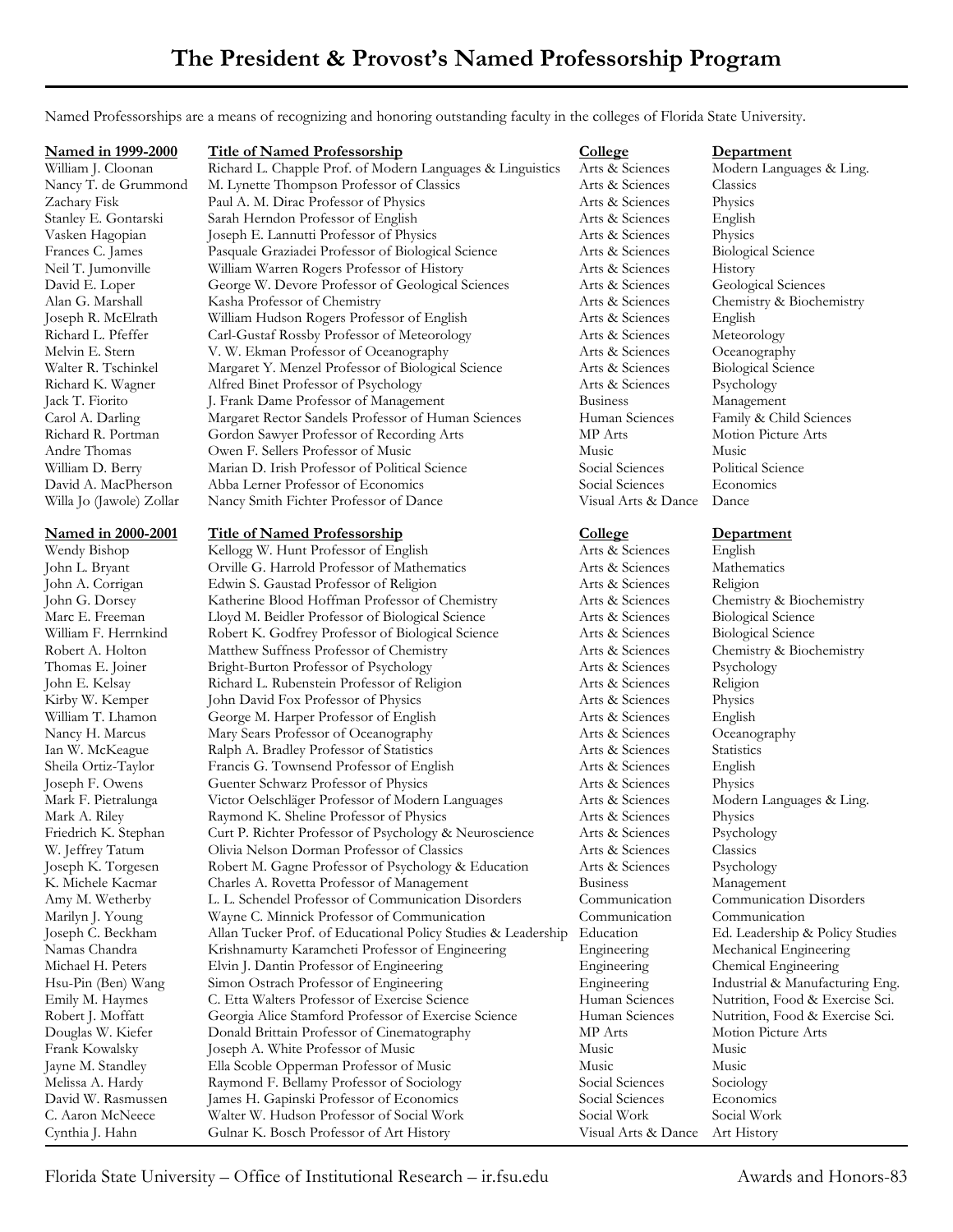Bertram H. Davis Professor of English Arts & Sciences English Allan J. Clarke Adrian E. Gill Professor of Oceanography Arts & Sciences Oceanography Elbio R. Dagotto Edward A. Desloge Professor of Physics Arts & Sciences Physics Naresh S. Dalal Dirac Professor of Chemistry Arts & Sciences Chemistry & Biochemistry William K. Dewar Pierre Welander Professor of Oceanography Arts & Sciences Oceanography William Ross Ellington Michael J. Greenberg Professor of Biological Science Arts & Sciences Biological Science Roberto G. Fernandez Dorothy Lois Breen Hoffman Prof. of Modern Lang. & Ling. Arts & Sciences Modern Languages & Linguistics Alan R. Lang R. Robert Browning Professor of Psychology Arts & Sciences Psychology Sharon E. Nicholson Heinz and Katharina Lettau Professor of Climatology Arts & Sciences Meteorology Doron Nof Fridtjof Nansen Professor of Oceanography Arts & Sciences Oceanography William H. Outlaw, Jr. Peter H. Homann Professor of Biological Science Arts & Sciences Biological Science Stephan von Molnar Robert A. Kromhout Professor of Physics Arts & Sciences Physics<br>Mark D. Winegardner Janet G. Burroway Professor of English Arts & Sciences English Janet G. Burroway Professor of English Sherwood W. Wise, Jr. Lyman D. Toulmin Professor of Geological Sciences Arts & Sciences Geological Sciences Ronald E. Goldsmith Richard M. Baker Professor of Marketing Business Marketing Gary R. Heald Theodore Clevenger, Jr., Professor of Communication Communication Communication Thomas G. Blomberg Sheldon L. Messinger Professor of Criminology Criminology Criminology & Criminal Justice<br>Shridhar K. Sathe D. K. Salunkhe Professor of Food Science Human Sciences Nutrition, Food & Exercise Science Shridhar K. Sathe D. K. Salunkhe Professor of Food Science Human Sciences Nutrition, Food & Exercise Sciences John B. Ruhl Joseph Story Professor of Law Law Law Roy E. Delp Walter S. James Professor of Voice Music Music Music John M. Geringer Lewis V. Pankaskie Professor of Music Music Music Isaac W. Eberstein Charles Meade Grigg Professor of Sociology Social Sciences Sociology

**Named in 2002-2003 Title of Named Professorship College Department**<br>
Howard A. Baer **L. Daniel Kimel Professor of Physics College Arts & Sciences** Physics J. Daniel Kimel Professor of Physics Art R. Bruce Bickley Griffith T. Pugh Professor of English Arts Arts Philip L. Bowers Dwight B. Goodner Professor of Mathematics Arts & Sciences Mathematics James S. Brooks Grace C. and William G. Moulton Professor of Physics Arts & Sciences Physics William C. Burnett Carl Henry Oppenheimer Professor of Oceanography Art Jeffrey P. Chanton John Widmer Winchester Professor of Oceanography Art Robert J. Contreras James C. Smith Professor of Psychology Art Timothy A. Cross Earl Frieden Professor of Chemistry and Biochemistry Art John J. Fenstermaker Fred L. Standley Professor of English Art Marie E. Krafft Martin A. Schwartz Professor of Chemistry Art John R. Quine Charles W. McArthur Professor of Mathematics Art Thomas M. Roberts Robert B. Short Professor of Biological Science Art Pamela K. Coats Robert C. Earnest Professor of Finance Business For Marcy P. Driscoll Leslie J. Briggs Professor of Educational Research Ed Adam J. Hirsch David M. Hoffman Professor of Law Law Carolyn A. Bridger John Boda Professor of Music Music Music S. Douglass Seaton Warren D. Allen Professor of Music Music Music Charles E. Connerly William G. & Budd Bell Prof. of Urban & Regional Planning Soc

**Named in 2003-2004 Title of Named Professorship College Department** Olga Larson Professor of Mathematics Jack E. Crow John and Geraldine P. Schuler Professor of Physics Arts & Sciences Physics Dean Falk Hale G. Smith Professor of Anthropology Arts & Sciences Anthropology Robert J. Gellately Earl Beck Professor of History Arts & Sciences History Hunt Hawkins James M. McCrimmon Professor of English Arts & Sciences English Ruby E. Krishnamurti J. Stewart Turner Professor of Oceanography Arts & Sciences Oceanography Efstratios Manousakis Donald Robson Professor of Physics Arts & Sciences Physics Mary E. Pohl Laura Jepsen Professor of Anthropology Arts & Sciences Anthropology Amanda Porterfield Robert A. Spivey Professor of Religion Arts & Sciences Religion Per Arne Rikvold James Gust Skofronick Professor of Physics Arts & Sciences Physics Joseph B. Schlenoff Leo Mandelkern Professor of Polymer Science Arts & Sciences Chemistry & Biochemistry Samuel L. Tabor Norman P. Heydenburg Professor of Physics Arts & Sciences Physics David B. Whalley E.P. Miles Professor of Computer Science Arts & Sciences Computer Science Xiaolei Zou Jule Charney Professor of Meteorology Arts & Sciences Meteorology Howard Goldstein Donald M. Baer Professor of Comm. Sciences & Disorders Communication Communication Disorders Robert A. Reiser Robert M. Morgan Professor of Instructional Systems Education Ed. Psychology & Learning Systems

# **Named in 2001-2002 Title of Named Professorship College Department**<br>Bruce T. Boehrer Bertram H. Davis Professor of English *Arts & Sciences* English

| $ -$          | <u> 22 partiment</u>              |
|---------------|-----------------------------------|
| ts & Sciences | Physics                           |
| ts & Sciences | English                           |
| ts & Sciences | Mathematics                       |
| ts & Sciences | Physics                           |
| ts & Sciences | Oceanography                      |
| ts & Sciences | Oceanography                      |
| ts & Sciences | Psychology                        |
| ts & Sciences | Chemistry & Biochemistry          |
| ts & Sciences | English                           |
| ts & Sciences | Chemistry & Biochemistry          |
| ts & Sciences | Mathematics                       |
| ts & Sciences | <b>Biological Science</b>         |
| siness        | Finance                           |
| ucation       | Ed. Psychology & Learning Systems |
| $_{\rm V}$    | Law                               |
| isic          | Music                             |
| isic          | Music                             |
| cial Sciences | Urban & Regional Planning         |